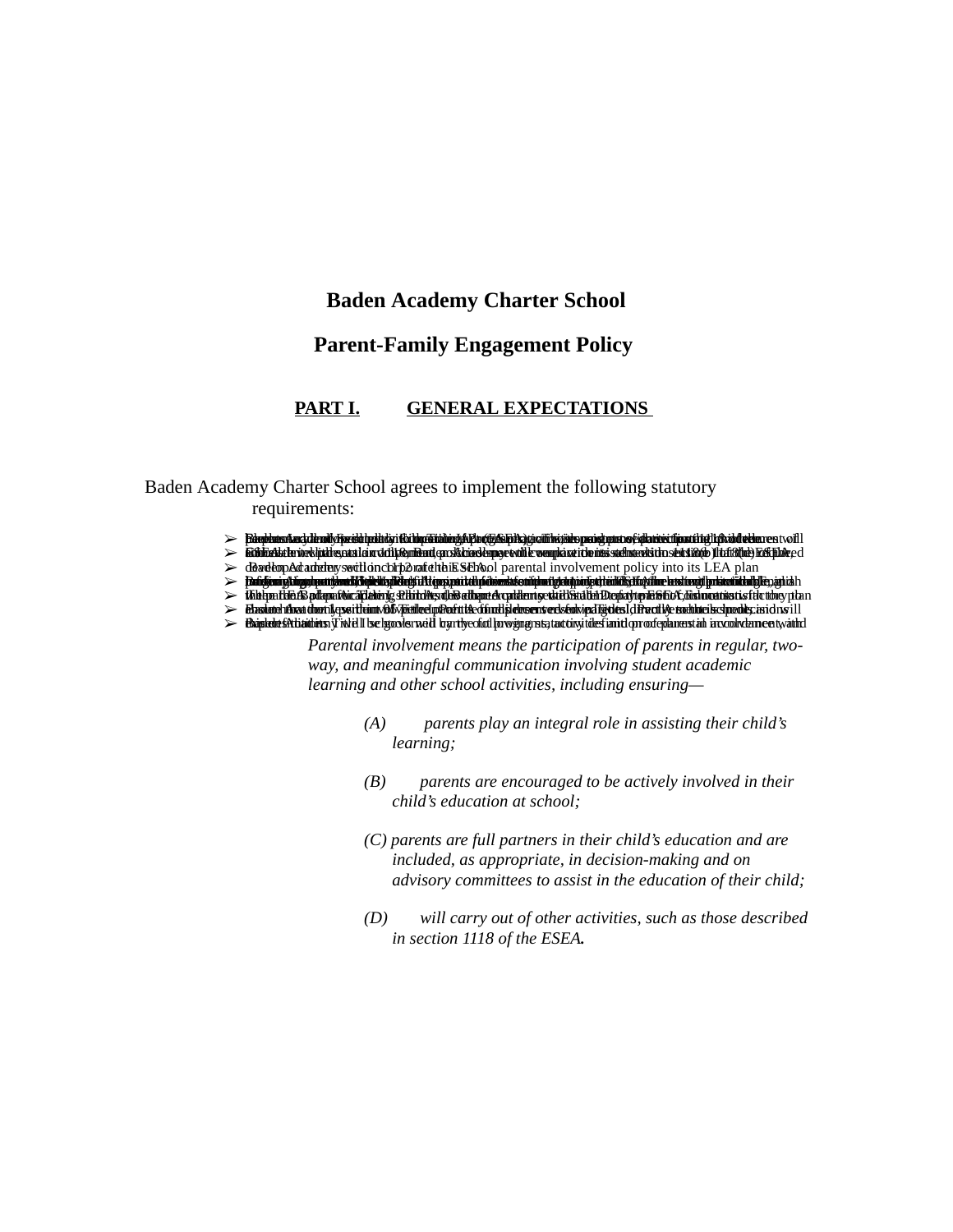$\triangleright$  Bardental Lafturn particulul and DRussparrents Candeparent the State parameter in the purpose and existence of the

#### **PART II.**

### **DESCRIPTION OF HOW DISTRICT WILL IMPLEMENT REQUIRED DISTRICT WIDE PARENTAL INVOLVEMENT POLICY COMPONENTS**

1. Baden Academy will take the following actions to involve parents in the joint development of its district wide parental involvement plan under section 1112 of the ESEA:

*Gather and disseminate to parents for review the following materials:, The School's Parent-Family Engagement Policy, the school-parent compact, and Parent Notices. These materials will be disseminated to parents at regular Title I parent meetings, Board of Trustees meetings, and parent/teacher conferences. Written and oral input from parents will be solicited through Title I parent meetings, Board of Trustees meetings, parent/teacher conferences, school newsletters, school web site, and other regular written communications with parents.*

- 2. Baden Academy will take the following actions to involve parents in the process of school review and improvement under section 1116 of the ESEA:
	- *The School Parent-Family Engagement Policy will be distributed to parents at* a. *Title I parent meetings.*
	- b. *The policy will be posted on the school web site.*
	- c. *Parents of new participating students will receive the policy upon registration.*
- 3. Baden Academy will provide the following necessary coordination, technical assistance, and other support to assist Title I, Part A schools in planning and implementing effective parental involvement activities to improve student academic achievement and school performance:
	- *a) monthly Board of Trustee meetings*
	- *b) regular Title I meetings*
	- *c) PTP meetings*
	- d) *General School meetings*
- 4. Baden Academy will coordinate and integrate parent-family engagement strategies in Part A with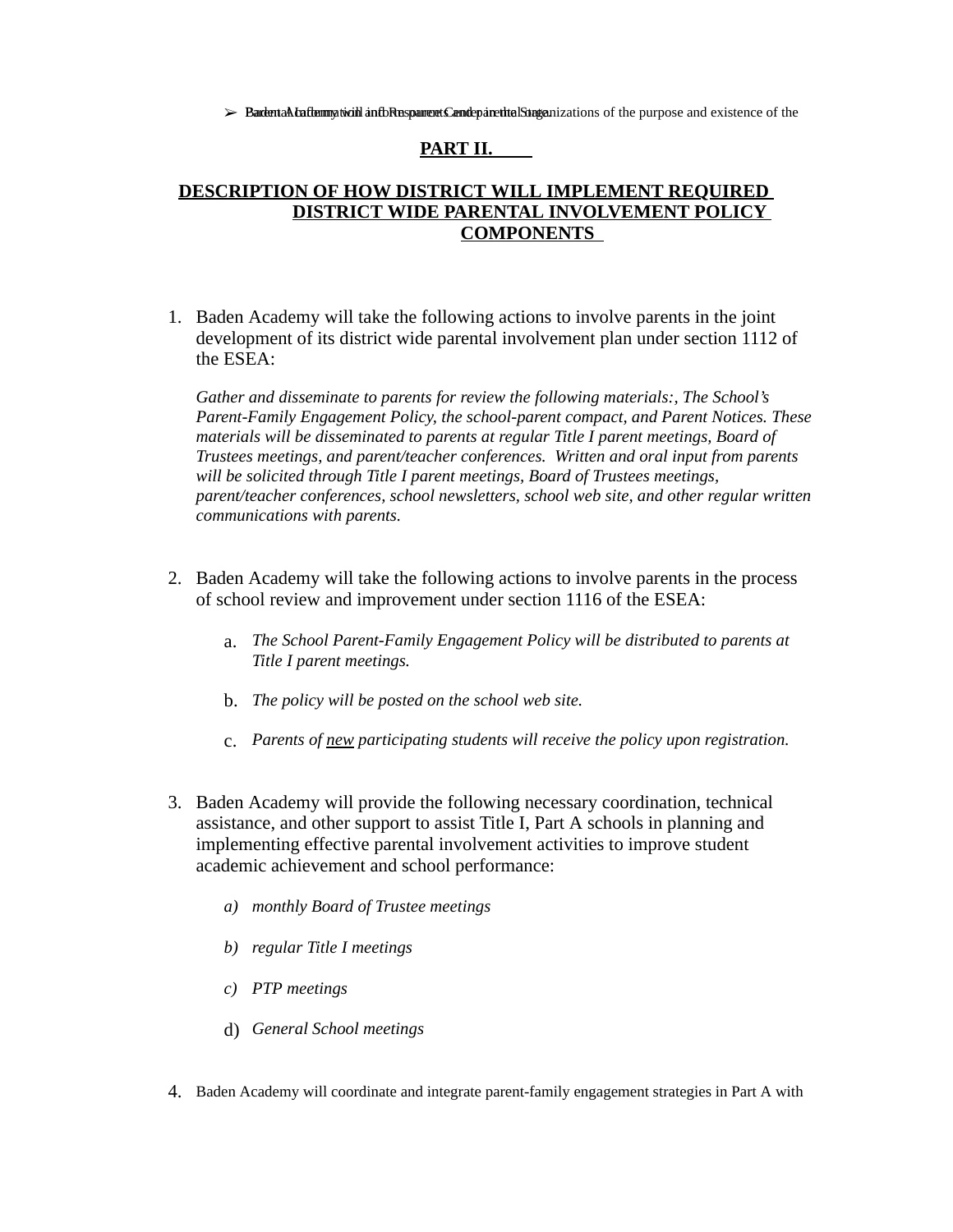parent-family engagement strategies under the following other programs: Head Start, Parents As Teachers, Home Instruction Program for Preschool Youngsters, and State-operated preschool programs, by:

- *Title I Meetings will be held at various and convenient times to encourage a) parents and appropriate local programs to attend.*
- *Parents and other programs will be notified about meetings through school b) memos, newsletters, the web page, and the automated phone system.*
- 5. Baden Academy will take the following actions to conduct, with the involvement of parents, an annual evaluation of the content and effectiveness of this parent-family engagement policy in improving the quality of its Title I, Part A schools. The evaluation will include identifying barriers to greater participation by parents in parental involvement activities (with particular attention to parents who are economically disadvantaged, are disabled, have limited English proficiency, have limited literacy, or are of any racial or ethnic minority background). The school district will use the findings of the evaluation about its parent-family engagement policy and activities to design strategies for more effective parent-family engagement, and to revise, if necessary (and with the involvement of parents) its parent-family engagement policies.
	- *a) Baden Academy will conduct an annual Needs Assessment Survey*
	- *b) Have parents assist in drafting the Needs Assessment Survey*
	- *c) Solicit parent impute through Need Assessment Survey*
	- *d) Analyze survey results for possible parent and program impact*
- 6. Baden Academy will build the school's and parents' capacity for strong parental involvement, in order to ensure effective involvement of parents and to support a partnership among the school involved, parents, and the community to improve student academic achievement, through the following activities specifically described below:
	- A. Baden Academy will, with the assistance of its Title I, Part A schools, provide assistance to parents of children served by the school district or school, as appropriate, in understanding topics such as the following, by undertaking the actions described in this paragraph --
		- ➢ *the State's academic content standards,*
		- ➢ *the State's student academic achievement standards,*
		- ➢ *the State and local academic assessments including alternate assessments,*
		- ➢ *the requirements of Part A,*
		- ➢ *how to monitor their child's progress, and*
		- ➢ *how to work with educators:*